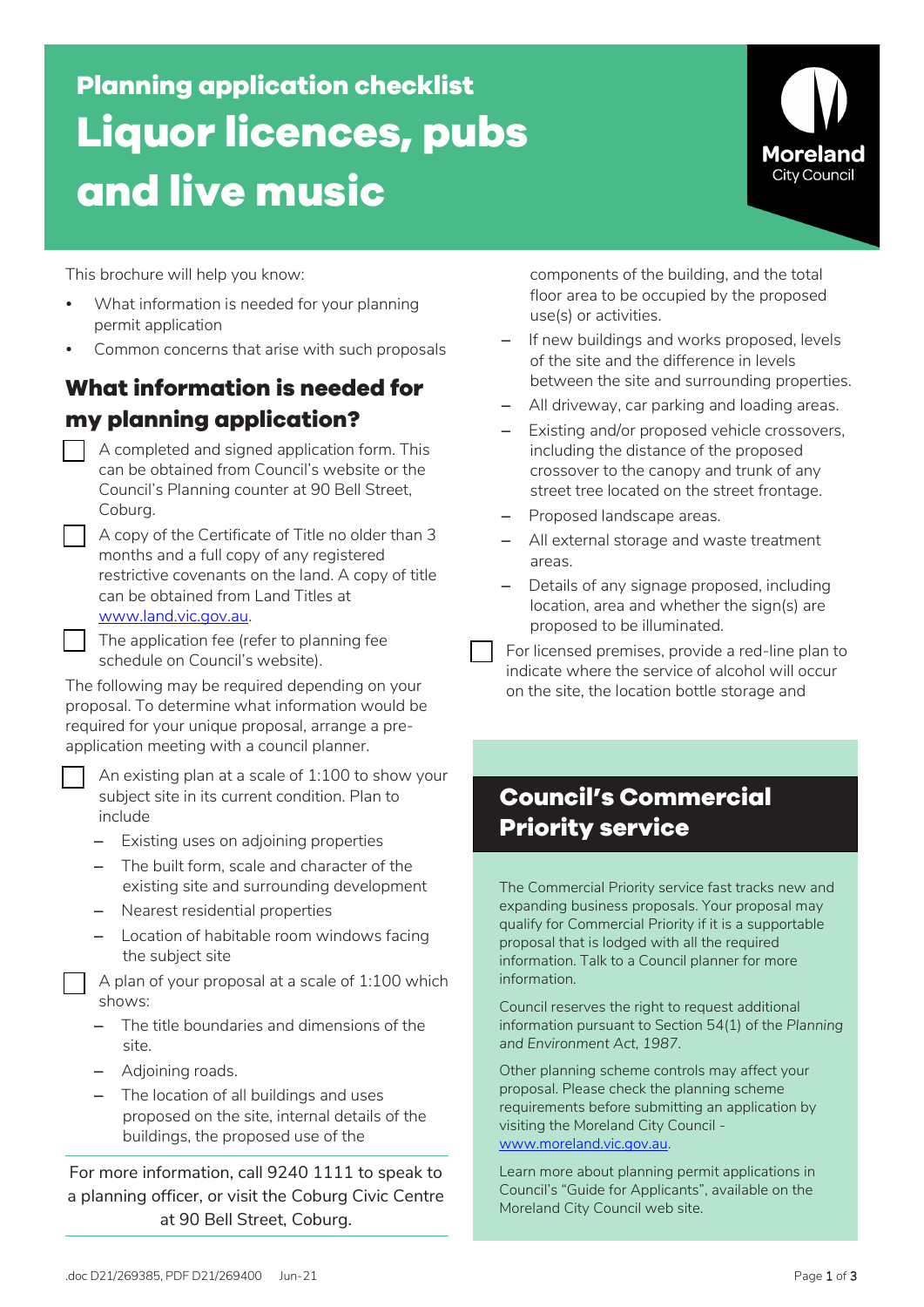|  | removal arrangements, including hours of pick<br>up. Also nominate the licence type proposed. The<br>Red-Line Plan must not include any areas of the<br>footpath in the red line.      |  |                                               | Potential" for contamination listed in Table 1 of<br>the Potentially Contaminated Land Practice Note<br>an Environmental Assessment Report by a<br>suitably qualified professional is required. |  |
|--|----------------------------------------------------------------------------------------------------------------------------------------------------------------------------------------|--|-----------------------------------------------|-------------------------------------------------------------------------------------------------------------------------------------------------------------------------------------------------|--|
|  | A written description of how the proposal will                                                                                                                                         |  | A written response to Clause 22.09            |                                                                                                                                                                                                 |  |
|  | operate on the land including:<br>Details of all existing and proposed use(s) on                                                                                                       |  | the Moreland Planning Scheme.                 | (Entertainment Venues and Licence Premises) of                                                                                                                                                  |  |
|  | the land.<br>Proposed days and hours of operation.                                                                                                                                     |  |                                               | An acoustic report prepared by a qualified<br>person to demonstrate compliance with relevant                                                                                                    |  |
|  | The total number of patrons on the site<br>including indoor and outdoor seating areas.                                                                                                 |  |                                               | State Environmental Protection Policies.<br>For venues trading after 11pm, a Venue and                                                                                                          |  |
|  | Maximum numbers of staff                                                                                                                                                               |  |                                               | Patron Management Plan that specifies the                                                                                                                                                       |  |
|  | The hours of bumping in and bumping out of                                                                                                                                             |  | following:                                    |                                                                                                                                                                                                 |  |
|  | band equipment and the location of where<br>this will occur, if relevant for live music<br>venues.<br>A written response about the appropriateness<br>of the proposal within the zone. |  |                                               | Hours of operation of all parts of the premises                                                                                                                                                 |  |
|  |                                                                                                                                                                                        |  | Patron capacity                               |                                                                                                                                                                                                 |  |
|  |                                                                                                                                                                                        |  | Patron security                               |                                                                                                                                                                                                 |  |
|  |                                                                                                                                                                                        |  | Pass out process                              |                                                                                                                                                                                                 |  |
|  |                                                                                                                                                                                        |  | property                                      | Identify all queuing areas provided on private                                                                                                                                                  |  |
|  | If the proposal requires a reduction of car parking<br>spaces pursuant to the requirements of Clause<br>52.06 of the Moreland Planning Scheme a                                        |  | Complaint handling processes                  |                                                                                                                                                                                                 |  |
|  |                                                                                                                                                                                        |  |                                               | Staff training for patron management                                                                                                                                                            |  |
|  | justification is required. If the reduction is more                                                                                                                                    |  | Management of outdoor areas                   |                                                                                                                                                                                                 |  |
|  | than 10 car parking spaces a car park report<br>prepared by a suitably qualified person to justify                                                                                     |  | Noise attenuation measures                    |                                                                                                                                                                                                 |  |
|  | the proposed reduction in car parking.                                                                                                                                                 |  |                                               |                                                                                                                                                                                                 |  |
|  | For licence premises applications - Clause 52.27                                                                                                                                       |  | Outdoor smoking areas<br>Music provision<br>- |                                                                                                                                                                                                 |  |
|  | (Licensed Premises) of the Moreland Planning                                                                                                                                           |  | Lighting outside the premises<br>-            |                                                                                                                                                                                                 |  |
|  | Scheme requires consideration of 'the cumulative                                                                                                                                       |  |                                               | Rubbish storage and disposal (including                                                                                                                                                         |  |
|  | impact of any existing licensed premises and the<br>proposed licensed premises on the amenity of                                                                                       |  | hours of disposal and collection)             |                                                                                                                                                                                                 |  |
|  | the surrounding area'. The following information                                                                                                                                       |  |                                               | If live music is proposed, a written response to                                                                                                                                                |  |
|  | is required to enable Council to assess the                                                                                                                                            |  |                                               | Clause 52.43-4 (Live Music and Entertainment                                                                                                                                                    |  |
|  | cumulative impact of the proposal:                                                                                                                                                     |  | required by Clause 52.43-4 which is:          | Noise). The response to include the detail                                                                                                                                                      |  |
|  | Location of existing licence premises within a                                                                                                                                         |  |                                               | A site analysis, including plans detailing:                                                                                                                                                     |  |
|  | 500-m radius of the subject site.                                                                                                                                                      |  | $\circ$                                       | the existing and proposed layout of the                                                                                                                                                         |  |
|  | Within a 500-mradius of the subject site, how<br>many and what type of licensed premises<br>(especially high capacity venues and                                                       |  |                                               | use, buildings or works, including all<br>external windows and doors                                                                                                                            |  |
|  | packaged liquor outlets) operate after 11pm?                                                                                                                                           |  | $\circ$                                       | the location of any doors, windows and                                                                                                                                                          |  |
|  | Are meals proposed to be served or is food<br>available?                                                                                                                               |  | proximity to the site.                        | open space areas of existing properties in                                                                                                                                                      |  |
|  | Will the proposal include background, live or<br>recorded music?                                                                                                                       |  | $\circ$                                       | the location of any noise sensitive<br>residential uses within 50 m of the site                                                                                                                 |  |
|  | Refer to the Department of Environment,<br>Land, Water and Planning's Practice Note on                                                                                                 |  | $\circ$<br>venue                              | the days and hours of operation of that                                                                                                                                                         |  |
|  | Cumulative Impact for more details<br>www.planning.vic.gov.au/_data/assets/pdf_f                                                                                                       |  | $\circ$<br>performed.                         | the times during which live music will be                                                                                                                                                       |  |
|  | ile/0026/97325/PPN61-Licensed-                                                                                                                                                         |  | $\circ$                                       | Details of existing and proposed acoustic                                                                                                                                                       |  |
|  | premises_Assessing-cumulative-<br>impact_June-2015.pdf                                                                                                                                 |  | attenuation measures.                         |                                                                                                                                                                                                 |  |
|  | An acoustic report prepared by a suitably                                                                                                                                              |  |                                               |                                                                                                                                                                                                 |  |
|  | qualified person if located close to houses or                                                                                                                                         |  |                                               |                                                                                                                                                                                                 |  |
|  | apartments.                                                                                                                                                                            |  |                                               |                                                                                                                                                                                                 |  |
|  | Details of all previous known uses occurring on<br>the site. If previous uses are any of the "High                                                                                     |  |                                               |                                                                                                                                                                                                 |  |
|  |                                                                                                                                                                                        |  |                                               |                                                                                                                                                                                                 |  |